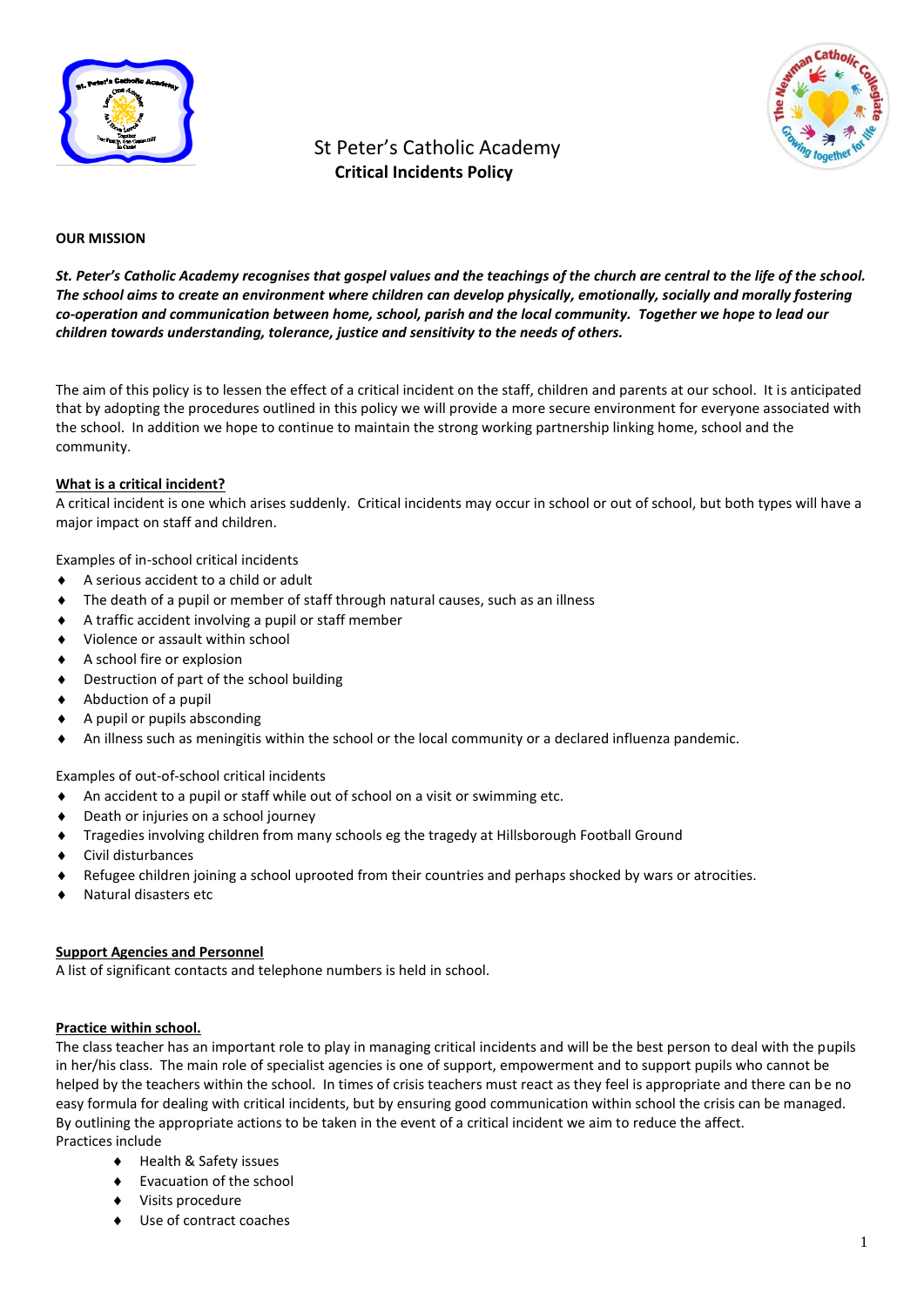- Communication with the media
- Infection control procedures

## **Issues during an incident**

- 1. The Principal or senior teacher must be informed of any critical incident as soon as possible.
- 2. As soon as an incident is confirmed, the management team will meet to decide strategies.
- 3. The rest of the staff will be informed as soon as possible, preferably at a specially convened staff meeting.
- 4. All staff should share the same information.
- 5. Pupils will be told information simply and sensitively, without fabrication, preferably in small group situations.
- 6. The school will try, as far as possible, to keep to the normal routine.
- 7. The school will ensure quick, clear communication with parents / carers.
- 8. Further advice available from various agencies.

# **ACTION PLAN**

Differentiate between a major or minor incident.

Major incidents require the following procedures:-

- 1. Set up a communication network.
- 2. Inform immediately the Chair of Governors, Director of Children's Services and any other appropriate Officers.
- 3. Collect record and convey as much accurate information as possible.
- 4. Identify two telephonists / telephones
	- **a) School phone for incoming calls 01782 235040 or 07523 872829** (Mrs Snee's mobile)
	- b) Mobile phone for outgoing information/staff use. (Staff Personal mobile)
- 5. Reception area to be used for enquiries
- 6. Use the up to date list of pupils' next of kin (record files) and contact parents of affected children
- 7. Record all actions
- 8. Principal/ LA to act as 'press officer'
- 9. Do not allow press/television on school premises

## **Action Plan Timing**

| Obtain factual information at the start           | <b>Immediately</b>                                                         |
|---------------------------------------------------|----------------------------------------------------------------------------|
| Who, when, where, what?                           | RECORD ALL INFORMATION IN AN INCIDENT LOG                                  |
| Extent of injuries, number and names              | Times and details of actions                                               |
| Location of injured, name + contact number for    | This is very important for subsequent                                      |
| adult present                                     | investigations                                                             |
| Hospital where injured are taken                  | CONTACT EMERGENCY SERVICES (if appropriate                                 |
| Who has been informed                             | and it has not already been done)                                          |
| What has been said                                | Response needs to be appropriate to the incident                           |
| Are staff / adults safe to drive $-$ do they need |                                                                            |
| collecting?                                       |                                                                            |
| Senior staff meeting with support personnel       | <b>ASAP</b>                                                                |
| Staff released from other duties                  | Establish CILT (critical incident leadership team)                         |
|                                                   | Briefing to cover the incident                                             |
|                                                   | Actions to be taken immediately                                            |
|                                                   | Responsibilities of the team members                                       |
|                                                   | Establish independent phone line                                           |
|                                                   | Refer media to the press office                                            |
|                                                   | Buy time                                                                   |
|                                                   | No-one to talk to the press until details are clear,<br>provide only facts |
|                                                   |                                                                            |
|                                                   | Immediately correct any incorrect or misleading<br>information             |
|                                                   | Be sensitive about personal information                                    |
|                                                   | Do NOT apportion blame or liability                                        |
|                                                   | Praise and thank anyone or service that has                                |
|                                                   | helped                                                                     |
|                                                   | REMEMBER THERE ARE NO OFF THE RECORD                                       |
|                                                   | <b>CONVERSTAIONS WITH THE PRESS!</b>                                       |
| Advise Director of Children's Services            | <b>ASAP</b>                                                                |
| <b>Contact families</b>                           | <b>ASAP</b>                                                                |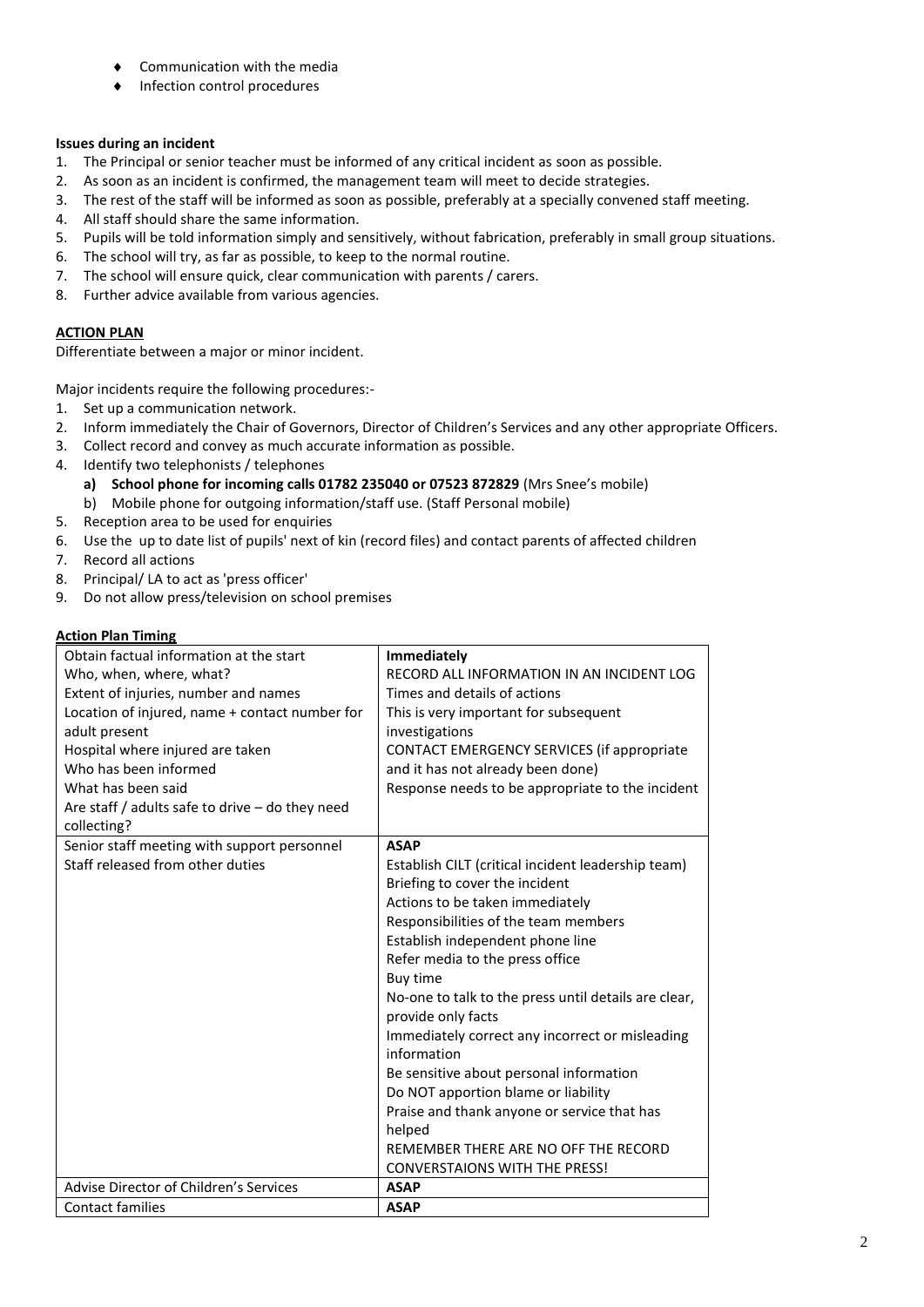| Arrange for families children, adults and staff to<br>be reunited. | Misleading rumours should not be allowed to<br>spread<br>Log calls                                                                                                                                                                                                                                                                      |
|--------------------------------------------------------------------|-----------------------------------------------------------------------------------------------------------------------------------------------------------------------------------------------------------------------------------------------------------------------------------------------------------------------------------------|
|                                                                    | Have a factual script for the incident all parents<br>told the same and then info about their child $-$<br>injured / uninjured - hospital<br>Suggest they contact a relative or friend to be<br>with them<br>If no information is available parents invited to<br>gather together to wait in school<br>Contact counsellors, vicar, imam |
|                                                                    | Record conversation                                                                                                                                                                                                                                                                                                                     |
| Contact the Priest in the case of serious<br>accident              | Same day                                                                                                                                                                                                                                                                                                                                |
| Call a staff meeting to give information                           | Same day if possible<br>Again factual<br>Reminders not to gossip or allow rumours to<br>spread                                                                                                                                                                                                                                          |
| Inform pupils in small groups                                      | Same day if possible                                                                                                                                                                                                                                                                                                                    |
| Arrange a debriefing meeting for staff involved                    | Same day if possible                                                                                                                                                                                                                                                                                                                    |
| Arrange debriefing for pupils directly involved                    | Same day if possible                                                                                                                                                                                                                                                                                                                    |
| Prepare a letter for those parents not directly<br>involved        | Following day                                                                                                                                                                                                                                                                                                                           |
| Identify high risk pupils and staff                                | Following day                                                                                                                                                                                                                                                                                                                           |
| Promote discussion in classes                                      | Following days and weeks                                                                                                                                                                                                                                                                                                                |
| Identify the need for group or individual                          | Over days and weeks                                                                                                                                                                                                                                                                                                                     |
| treatment                                                          | Facilitate support                                                                                                                                                                                                                                                                                                                      |
| Organise counselling                                               | As required                                                                                                                                                                                                                                                                                                                             |
| Mark anniversary (discreetly)                                      | Annually                                                                                                                                                                                                                                                                                                                                |

The Director of Children's Services will: -

- Advise Public Relations Unit so that appropriate assistance is made to the school.
- Ensure that the appropriate Officers, including Health & Safety, are advised of the crisis so that the best possible level of support can be made immediately available, as appropriate.
- Ensure that those agencies or services that are skilled in offering counselling are alerted to the crisis so that support is available as soon as seen to be appropriate.

In determining the timing of the above response by the Local Authority, the Director of Children's Services will be guided by the Principal, making certain that the support offered is timed to acknowledge the school's own response to the tragedy / critical incident.

### **SERIOUS ILLNESS / INFLUENZA PANDEMIC**

In the event of a serious communicable illness, for example in the event of an influenza pandemic, the school will:

- where possible, continue to operate normally whilst remaining alert to any adult / child exhibiting symptoms.
- Ensure parents' and carers' contact details, including mobile phone numbers, are kept up to date
- Ensure key staff know how to operate computerised texting service to ensure effective communication with parents and carers.
- Ensure that any child / adult who is exhibiting symptoms stays at home and seeks medical advice
- Contact Public Health Advisers for advice if a child or adult is confirmed as having the virus.
- Delegate responsibility to the Principal, in liaison with the Chair of Governors, to make the decision to close the school in the event of staffing falling below an acceptable level to ensure adequate Health and Safety.
- The Local Authority, Public Heath Advisers, Police or Government may advise the school to close temporarily in order to contain the spread of infection or because there are high numbers of cases amongst pupils and / or staff.
- The school would close at the end of that school day. Parents / Carers would not be expected to collect their children early.
- Communicate clearly and effectively with parents / carers with regard to the illness and give appropriate advice and signpost to the appropriate agencies.
- Regularly review infection control procedures including ensuring staff and pupils are advised about effective hand washing, use and disposal of tissues etc.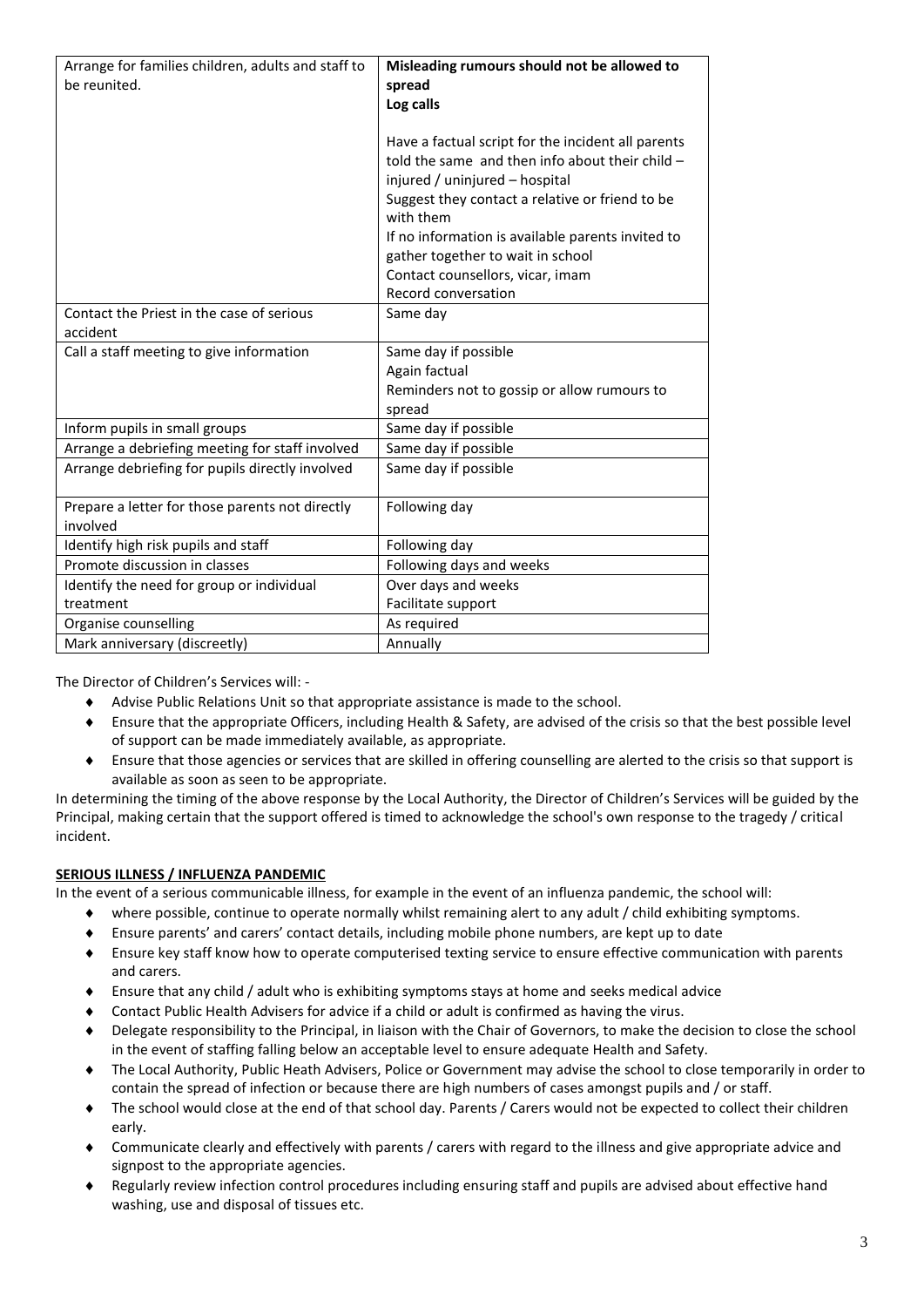- Regularly review stocks of anti-viral hand gel, soaps, yellow disposal bags, medical gloves and aprons etc.
- Prepare plans for keeping children's learning going if the school has to be closed for a period of time. If the school is closed for up to 3 days arrange for staff to send appropriate work home with children on the day of closure (e.g. extra reading books, story writing frames / activities, maths worksheets, research questions related to topics etc). Arrange for this to be posted to absent children. If the school is closed for a longer period arrange for work to be posted on the website. Text message parents to let them know. Post out to any who request if possible.
- During periods of closure staff will be expected to work at home and to keep a log of work undertaken. Staff will be expected to take home enough work for the expected period of closure. (including support staff e.g. display, making resources etc). For extended periods of closure additional tasks will be sent by e-mail.

## **INTRUDER ALERT**

- 1. The risk of an intruder entering the premises has been minimised by the risk assessment on site security.
- 2. All visitors access the building by the office entrance. Visitors must sign the visitors' book and will be issued with a badge.
- 3. Staff are trained to approach strangers in a non-confrontational way. They must use their professional judgement to take the stranger to the nearest exit, the office entrance or to raise the alarm with 3 short rings of the school bell.

### **BOMB ALERT**

- 1. In the event of an emergency, our first priority will be to get everyone away from the building as quickly and safely as possible. We will initially assemble at the far end of the football field.
- 2. St Peter's has an evacuation arrangement with nearby Christ Church. We will walk to the church grounds in an emergency.
- 3. Parents would be given text messages to collect children from Christ Church.

### **VISITS**

- 1. A file will be kept for records of all visits this information will also be uploaded onto Stoke's EVOLVE web based system. Form to be completed by the organising teacher. The Education Visits Co-ordinator to ensure all visits are authorised and all details are entered onto EVOLVE.
- 2. A mobile phone must be taken on all visits and kept switched on at all times. The number of the mobile phone must be recorded on the visits form.
- 3. There must be designated contact person based at the school for the duration of the visit.
- 4. The following items should be taken on visits:-
- First Aid Equipment
- Camera
- Asthma Inhalers
- Spare Clothes
- 5. Additional information relating to pupils with special needs eg relating to medical treatment in case of an emergency.
- 6. A signed agreement from parents for all visits involving transport must have been received (The parent who signs MUST have parental responsibility for the child).
- 7. Signed agreement for local walks must be obtained from parents on entry of the pupil into school.
- 8. Local coach companies are used to transport pupils and the best tender accepted. All pupils and staff must have a seat with a seat belt. On occasions when the school hires a minibus to transport pupils booster seats are available for those pupils under the required height for an adult seat. Pupils and staff must use the seat belts provided.
- 9. The ratio between adults and children must be at least 1:10 from Y4-Y6, 1:6 from Y3 YR and 1:4 for Nursery.
- 10. The minibus will only be driven by a member of staff who has had an up to date minibus driving assessment. There must also be an adult on the minibus, in addition to the driver, to supervise the pupils.
- 11. A copy of the Critical Incidents Policy must be taken on each visit together with a list of children attending.

### **ACCIDENTS/BREAKDOWNS**

- 1. Attempt to park in a safe place.
- 2. Keep the passengers in the vehicle with seat belts fastened unless there is a danger of fire.
- 3. Note your precise location.
- 4. Assess the situation and report the details to school as soon as possible.
- 5. If on the motorway park on the hard shoulder and contact the police immediately.
- 6. An adult must remain with the children at all times.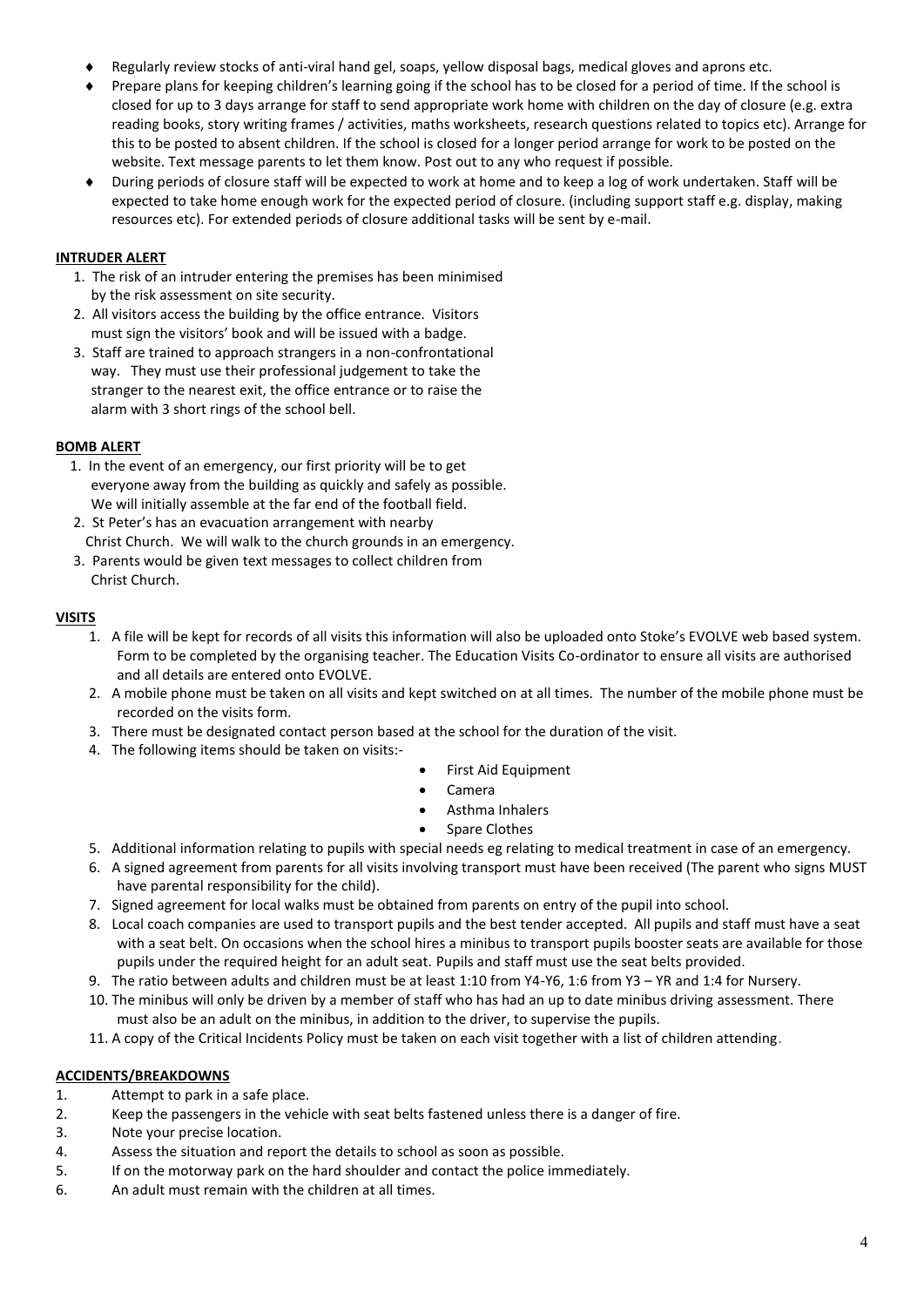#### **INJURIES**

- 1. Assess the injured without injury to you, keep them warm until help arrives.
- 2. Give First Aid assistance if appropriate and safe to do so.
- 3. Reassure and protect the injured from further danger.
- 4. Send for help Dial 999 you will need to know:-
	- Your telephone number Your location The incident conditions How many involved How serious the situation

#### **DELAYS**

If delayed, contact the school at the earliest possible opportunity and proceed at a safe speed. School Number 01782 235040 or 07523 872829 (Mrs Snee's mobile)

Policy reviewed – February 2019

Chair of Academy Committee: Mr Peter Kelly

Signature\_\_\_\_\_\_\_\_\_\_\_\_\_\_\_\_\_\_\_\_\_\_\_\_

Date\_\_\_\_\_\_\_\_\_\_\_\_\_\_\_\_\_\_\_\_\_\_\_\_\_\_\_\_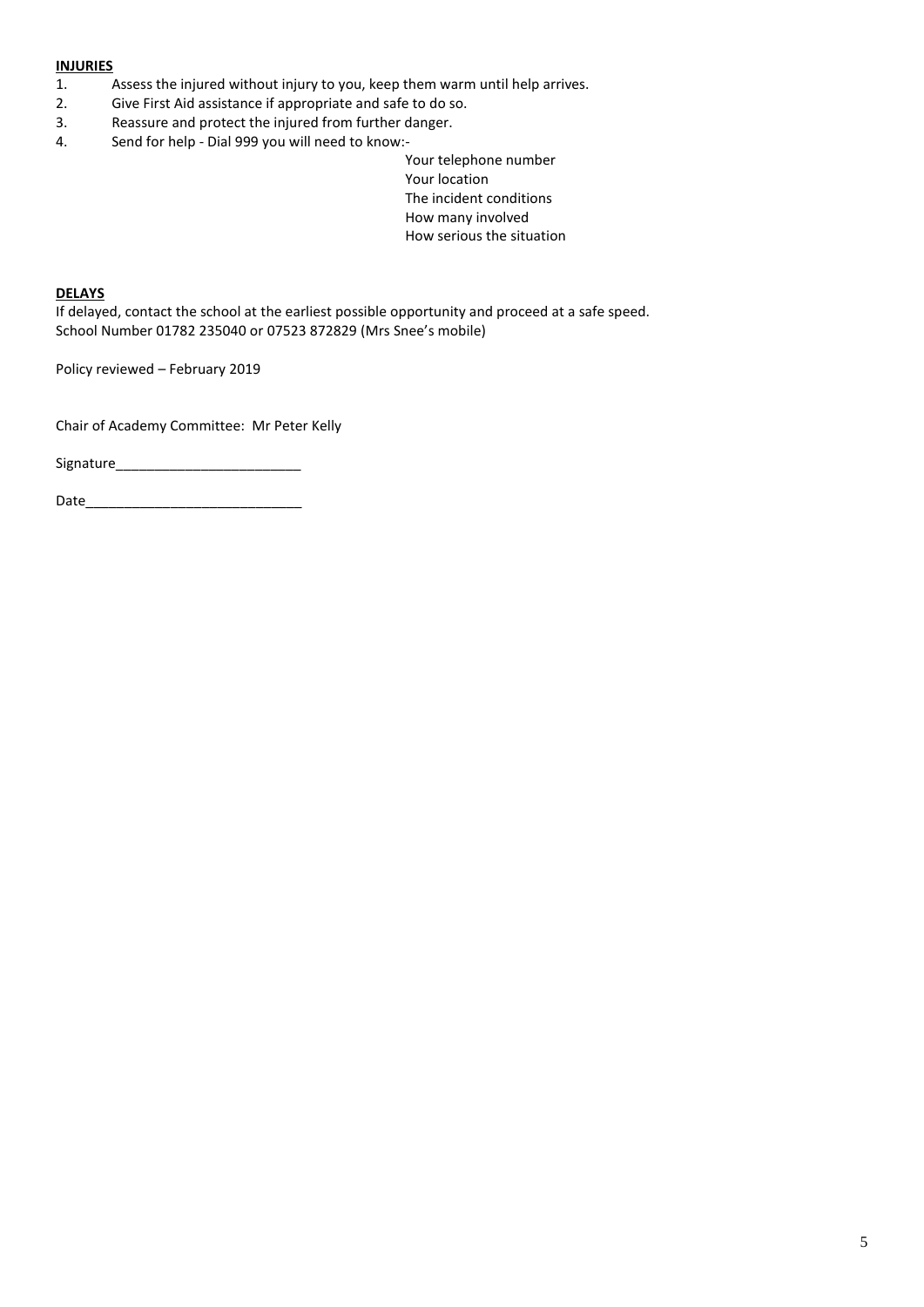# Appendix 1

# **Visits incident log**

| - - - -                                                                          |        |                            |      |
|----------------------------------------------------------------------------------|--------|----------------------------|------|
| This log is for the lead person on any visit to record any incident that occurs. |        |                            |      |
| Name of lead or recorder                                                         |        |                            |      |
| <b>Exact location</b>                                                            |        |                            |      |
|                                                                                  |        |                            |      |
| Time                                                                             |        |                            |      |
| Brief description of accident /                                                  |        |                            |      |
| incident                                                                         |        |                            |      |
|                                                                                  |        |                            |      |
|                                                                                  |        |                            |      |
|                                                                                  |        |                            |      |
|                                                                                  |        |                            |      |
| Location and number of injured                                                   |        |                            |      |
|                                                                                  |        |                            |      |
|                                                                                  |        |                            |      |
|                                                                                  |        |                            |      |
|                                                                                  |        |                            |      |
|                                                                                  |        |                            |      |
|                                                                                  |        |                            |      |
|                                                                                  |        |                            |      |
|                                                                                  |        |                            |      |
|                                                                                  |        |                            |      |
|                                                                                  |        |                            |      |
|                                                                                  |        |                            |      |
|                                                                                  |        |                            |      |
| <b>Emergency services</b>                                                        | Police | Ambulance                  | Fire |
| Time called                                                                      |        |                            |      |
| Alert school                                                                     |        | 01782 235040 /07523 872829 |      |
| Which hospitals are being used?                                                  |        |                            |      |
| Record what happens next                                                         |        |                            |      |
|                                                                                  |        |                            |      |
|                                                                                  |        |                            |      |
|                                                                                  |        |                            |      |
|                                                                                  |        |                            |      |
|                                                                                  |        |                            |      |
|                                                                                  |        |                            |      |
|                                                                                  |        |                            |      |
|                                                                                  |        |                            |      |
|                                                                                  |        |                            |      |
|                                                                                  |        |                            |      |
| Number of staff and children to                                                  |        |                            |      |
| be transported back to school                                                    |        |                            |      |